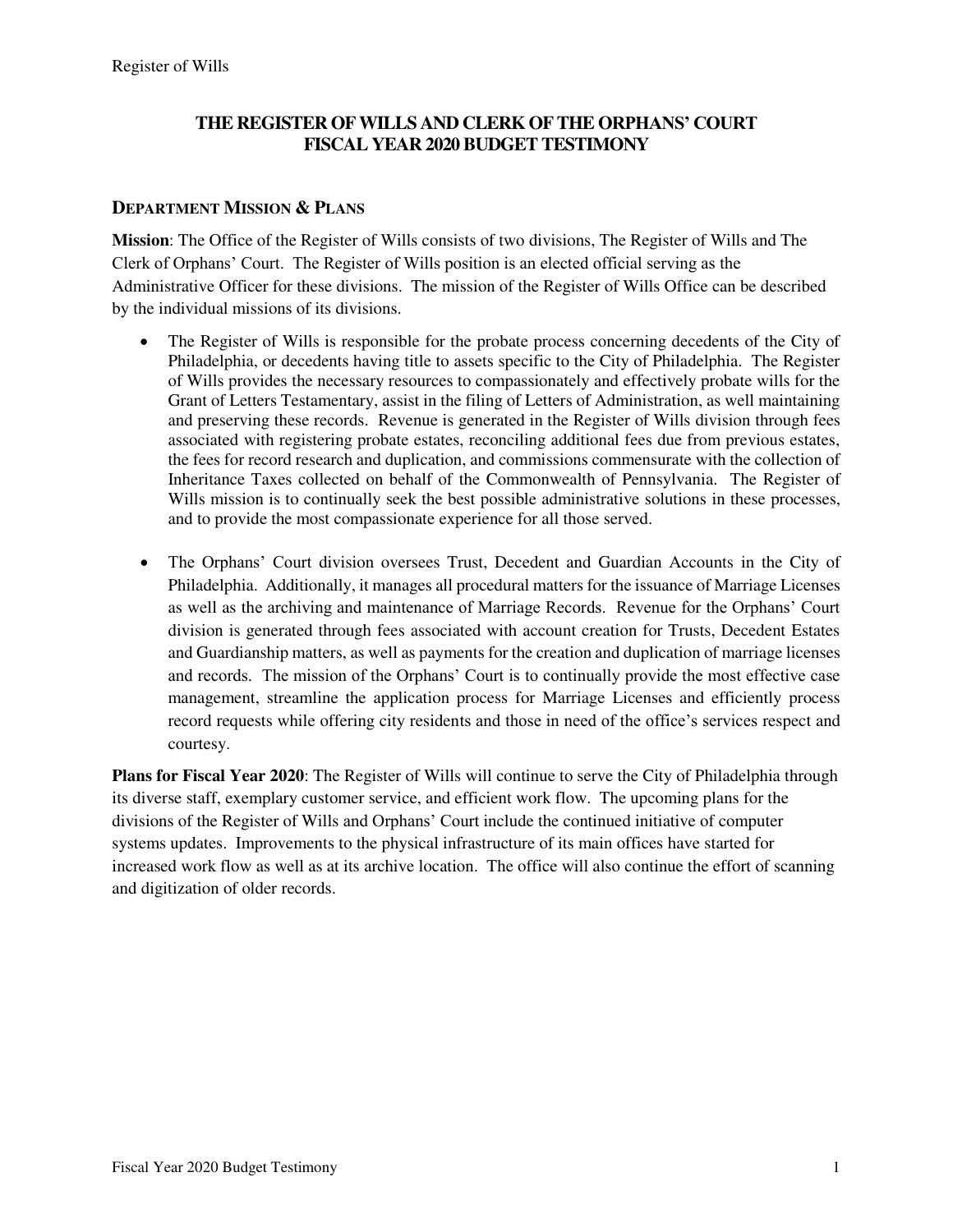| <b>Staff Demographics Summary (as of November 2018)</b> |          |          |          |                |  |  |
|---------------------------------------------------------|----------|----------|----------|----------------|--|--|
|                                                         | Total    | Minority | White    | Female         |  |  |
| Number of Full-Time Staff                               | 70       | 28       | 42       | 32             |  |  |
| Number of Exempt Staff                                  | $\Omega$ | $\Omega$ | $\Omega$ | $\theta$       |  |  |
| Number of Executive Staff (deputy)<br>level and above)  | 9        | 3        | 6        | $\mathfrak{D}$ |  |  |
| Average Salary, Full-Time Staff                         | \$56,515 | \$49,378 | \$61,273 | \$48,769       |  |  |
| Average Salary, Exempt Staff                            | N/A      | N/A      | N/A      | N/A            |  |  |
| Average Salary, Executive Staff                         | \$93,322 | \$86,334 | \$82,985 | \$98,500       |  |  |
| Median Salary, Full-Time Staff                          | \$51,180 | \$43,722 | \$52,698 | \$45,378       |  |  |
| Median Salary, Exempt Staff                             | N/A      | N/A      | N/A      | N/A            |  |  |
| Median Salary, Executive Staff                          | \$85,026 | \$79,652 | \$89,088 | \$98,500       |  |  |

## **BUDGET SUMMARY & OTHER BUDGET DRIVERS**

| <b>Employment Levels (as of November 2018)</b>             |                            |                                                     |  |  |  |
|------------------------------------------------------------|----------------------------|-----------------------------------------------------|--|--|--|
|                                                            | <b>Budgeted</b><br>in FY19 | Filled as of the<br><b>Increment Run</b><br>(11/18) |  |  |  |
| Number of Full-Time Positions                              | 70                         | 70                                                  |  |  |  |
| Number of Part-Time Positions                              |                            |                                                     |  |  |  |
| Number of Exempt Positions                                 | 0                          |                                                     |  |  |  |
| Number of Executive Positions (deputy)<br>level and above) | 9                          | 9                                                   |  |  |  |
| Average Salary of All Full-Time Positions                  | \$53,240                   | \$56,515                                            |  |  |  |
| Median Salary of All Full-Time Positions                   | \$48,140                   | \$51,180                                            |  |  |  |

| <b>General Fund Financial Summary by Class</b>  |                |                    |                |                    |                |                  |  |  |
|-------------------------------------------------|----------------|--------------------|----------------|--------------------|----------------|------------------|--|--|
|                                                 | FY18 Original  | FY18 Actual        | FY19 Original  | FY19 Estimated     | FY20 Proposed  | Difference:      |  |  |
|                                                 | Appropriations | <b>Obligations</b> | Appropriations | <b>Obligations</b> | Appropriations | <b>FY20-FY19</b> |  |  |
| Class 100 - Employee Compensation               | \$3,979,046    | \$4,021,761        | \$4,173,645    | \$4,173,645        | \$4,286,409    | \$112,764        |  |  |
| Class 200 - Purchase of Services                | \$75,486       | \$75,196           | \$200,486      | \$200,486          | \$125,000      | $(\$75,486)$     |  |  |
| Class 300/400 - Materials, Supplies & Equipment | \$189,750      | \$29,905           | \$64,750       | \$64,750           | \$140.236      | \$75,486         |  |  |
|                                                 | \$4,244,282    | \$4,126,862        | \$4,438,881    | \$4,438,881        | \$4,551,645    | \$112,764        |  |  |

| <b>Contracts Summary (Professional Services only)</b> |             |             |             |             |             |                       |  |
|-------------------------------------------------------|-------------|-------------|-------------|-------------|-------------|-----------------------|--|
|                                                       | <b>FY14</b> | <b>FY15</b> | <b>FY16</b> | <b>FY17</b> | <b>FY18</b> | FY19 YTD<br>(01 & 02) |  |
| Total amount of contracts                             | \$63,320    | \$23,340    | \$27,000    | \$27,000    | \$52,853    | \$27,000              |  |
| Total amount to M/W/DSBE                              | \$0         | \$0         | \$0         | \$0         | \$0         | \$0                   |  |
| <b>Participation Rate</b>                             | $0\%$       | $0\%$       | $0\%$       | $0\%$       | $0\%$       | $0\%$                 |  |

| Total M/W/DSBE Contract Participation Goal (Public Works; Services, Supplies &<br><b>Equipment; and Professional Services combined)</b> |             |             |             |  |  |  |
|-----------------------------------------------------------------------------------------------------------------------------------------|-------------|-------------|-------------|--|--|--|
|                                                                                                                                         | <b>FY18</b> | <b>FY19</b> | <b>FY20</b> |  |  |  |
| M/W/DSBE Contract Participation Goal                                                                                                    | $0\%$       | $0\%$       | $0\%$       |  |  |  |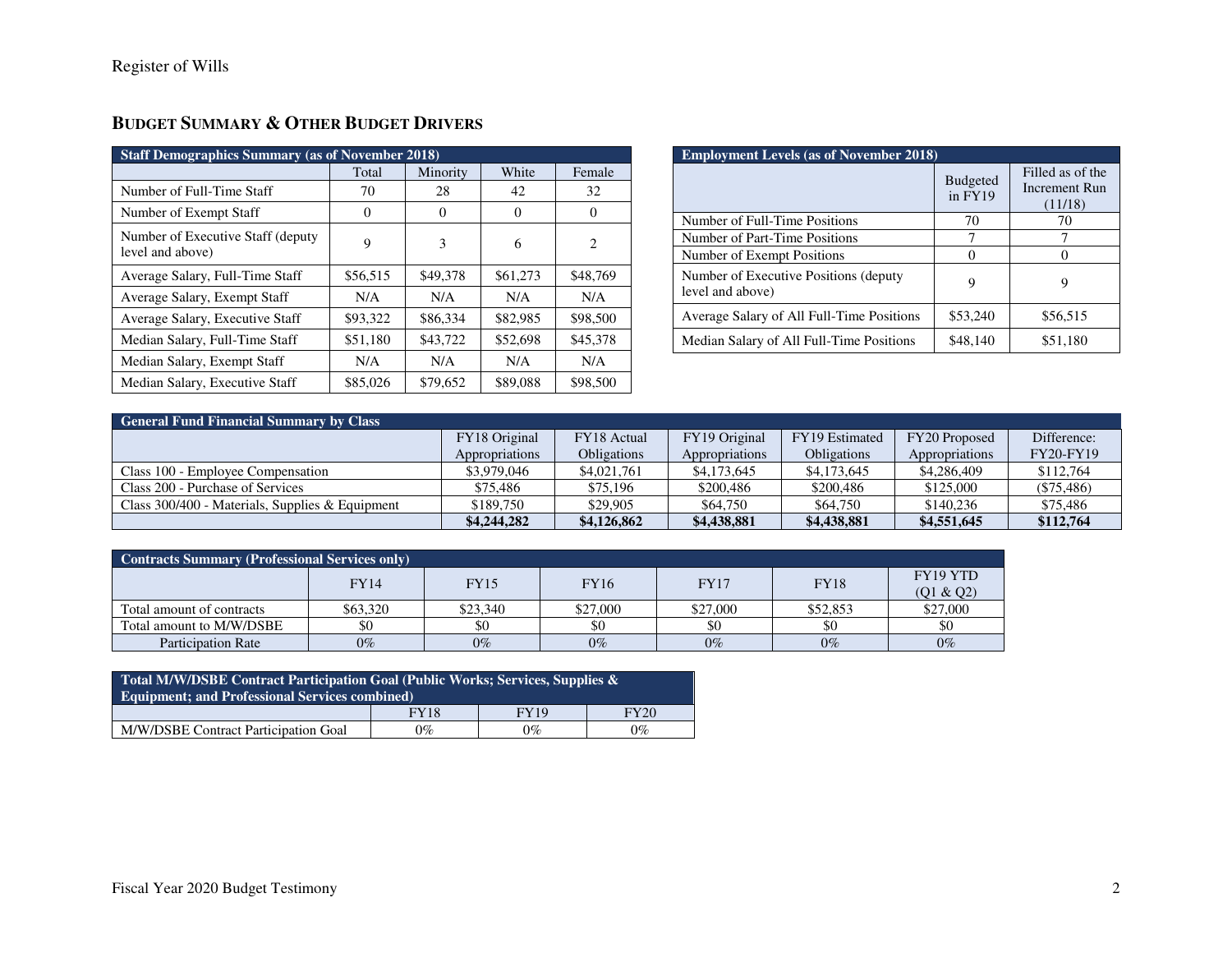### **PROPOSED BUDGET OVERVIEW**

#### **Proposed Funding Request**:

The proposed Fiscal Year 2020 General Fund budget totals \$4,551,645, an increase of \$112,764 over Fiscal Year 2019 estimated obligation levels. This increase is primarily due to union contract negotiations for class 100 budget. With little else changed, this budget represents the amount needed to maintain current staffing levels and provide funding for the successful operation and initiatives of the office.

The proposed budget includes:

- \$4,286,409 in Class 100, a \$112,765 increase over FY19. This funding will maintain the office's current 70 full-time positions in addition to the office's part time, season and temporary positions. The increase is the result of negotiated union contract requirements for employees of the Register of Wills and Orphans' Court.
- \$125,000 in Class 200, a \$75,486 decrease due to the completion of a FY19 software update. This funding will allow for the office to maintain its professional services, update its case-management software, continue to lease office rentals, provide necessary transportation, postage, and maintain equipment repairs.
- \$140,236 in Class 300/400, a \$75,486 increase over FY19, but a realignment with previous years. This funding will maintain office supplies, computer equipment and printing costs associated with Orphans' court mandated filings, and the office's archived records.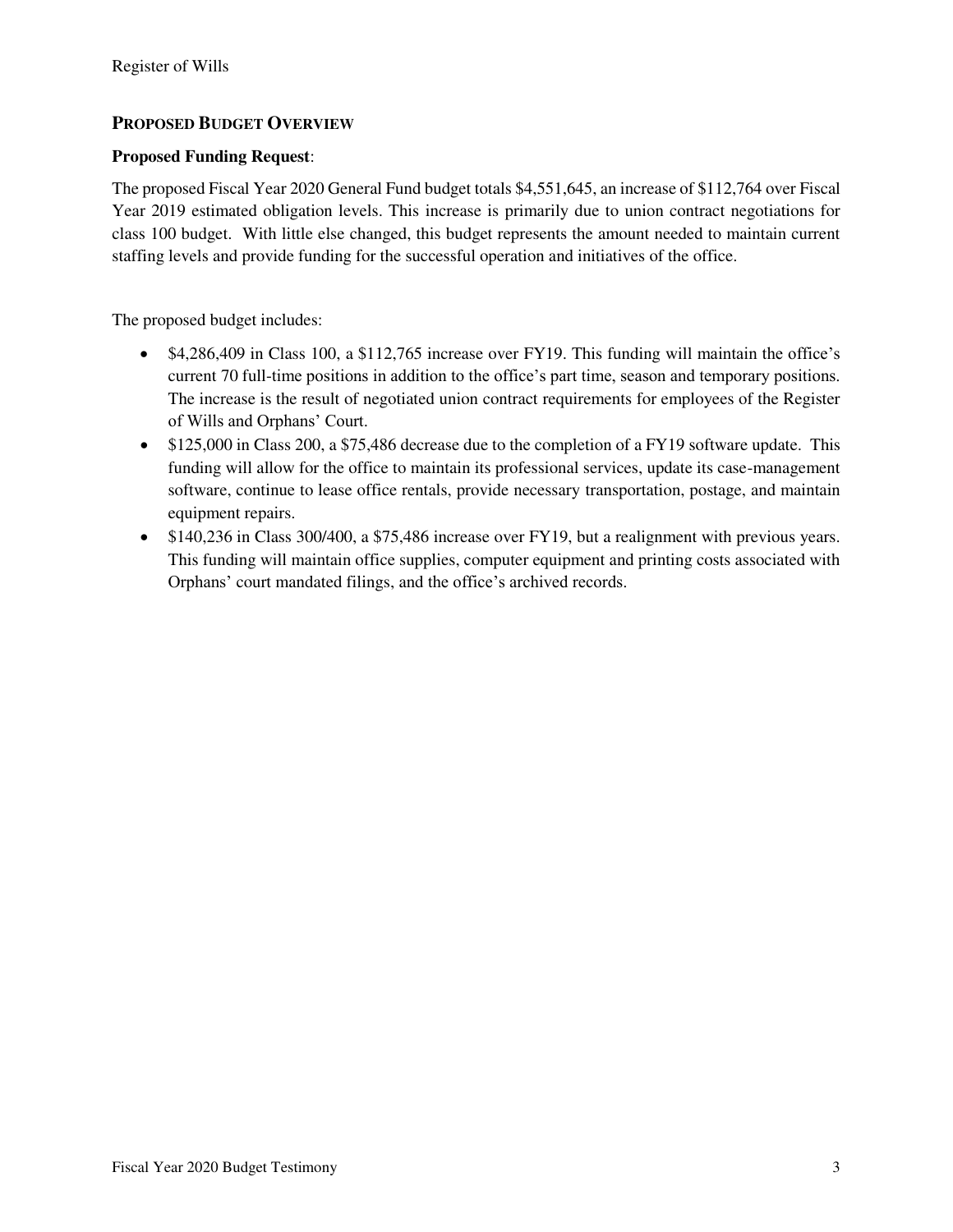### **STAFFING LEVELS**

The department is requesting 70 budgeted positions for FY20, which remains unchanged from FY19. These positions ensure outstanding customer service and a user-friendly environment to those requiring the Register of Wills and Orphans' Court's services. The Register of Wills continues to look for ways to provide the City of Philadelphia the absolute best services through its diverse staff.

#### **NEW HIRES**

The Register of Wills has no new hires to report.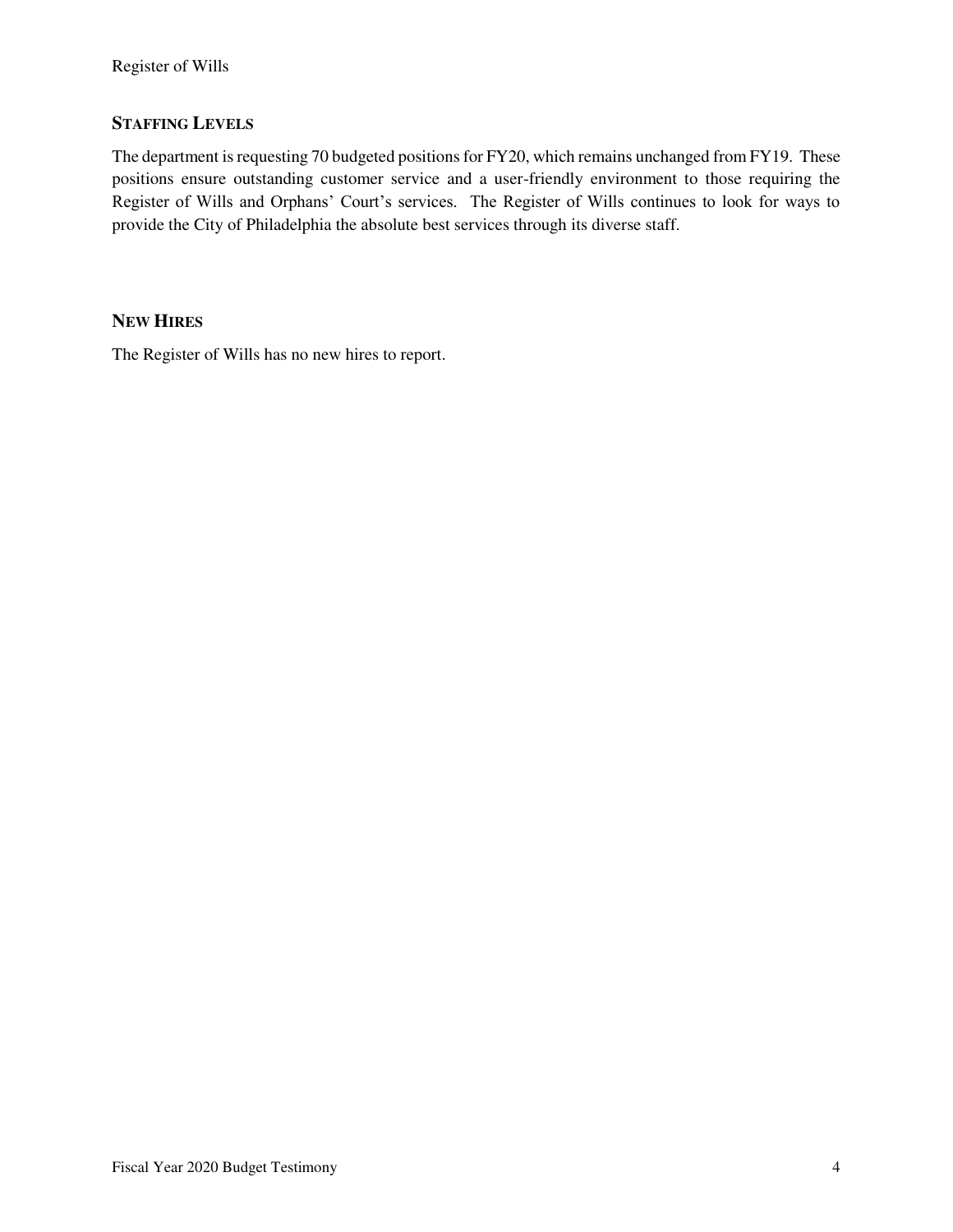# **PERFORMANCE, CHALLENGES, AND INITIATIVES**

| <b>FY20 Performance Measures</b>                          |             |             |             |        |  |  |  |
|-----------------------------------------------------------|-------------|-------------|-------------|--------|--|--|--|
|                                                           | <b>FY18</b> | FY19 YTD    | <b>FY19</b> | FY20   |  |  |  |
| Measure                                                   | Actual      | $(Q1 + Q2)$ | Target      | Target |  |  |  |
| Completed probate estate filings                          | 5,341       | 2,487       | 5,400       | 5,200  |  |  |  |
| Mail-in research                                          | 1,556       | 1.719       | 2,200       | 3,000  |  |  |  |
| Walk-in research <sup>1</sup>                             | 3,200       | 1,497       | 4,000       | 3,000  |  |  |  |
| Title company research                                    | 32,009      | 15,175      | 26,000      | 30,000 |  |  |  |
| Inheritance tax receipts                                  | 10,752      | 5,522       | 9,850       | 10,500 |  |  |  |
| Short certificates for probate                            | 15,793      | 7,144       | 15,500      | 15,000 |  |  |  |
| Issuing of marriage licenses                              | 10,326      | 5,253       | 10,000      | 10,200 |  |  |  |
| Orphan's Court Accounts Filed (Decedent, Trust, Guardian) | 94          | 44          | 100         | 100    |  |  |  |

*1 Due to effective filling of mail-in requests, fewer walk-in requests are being made.*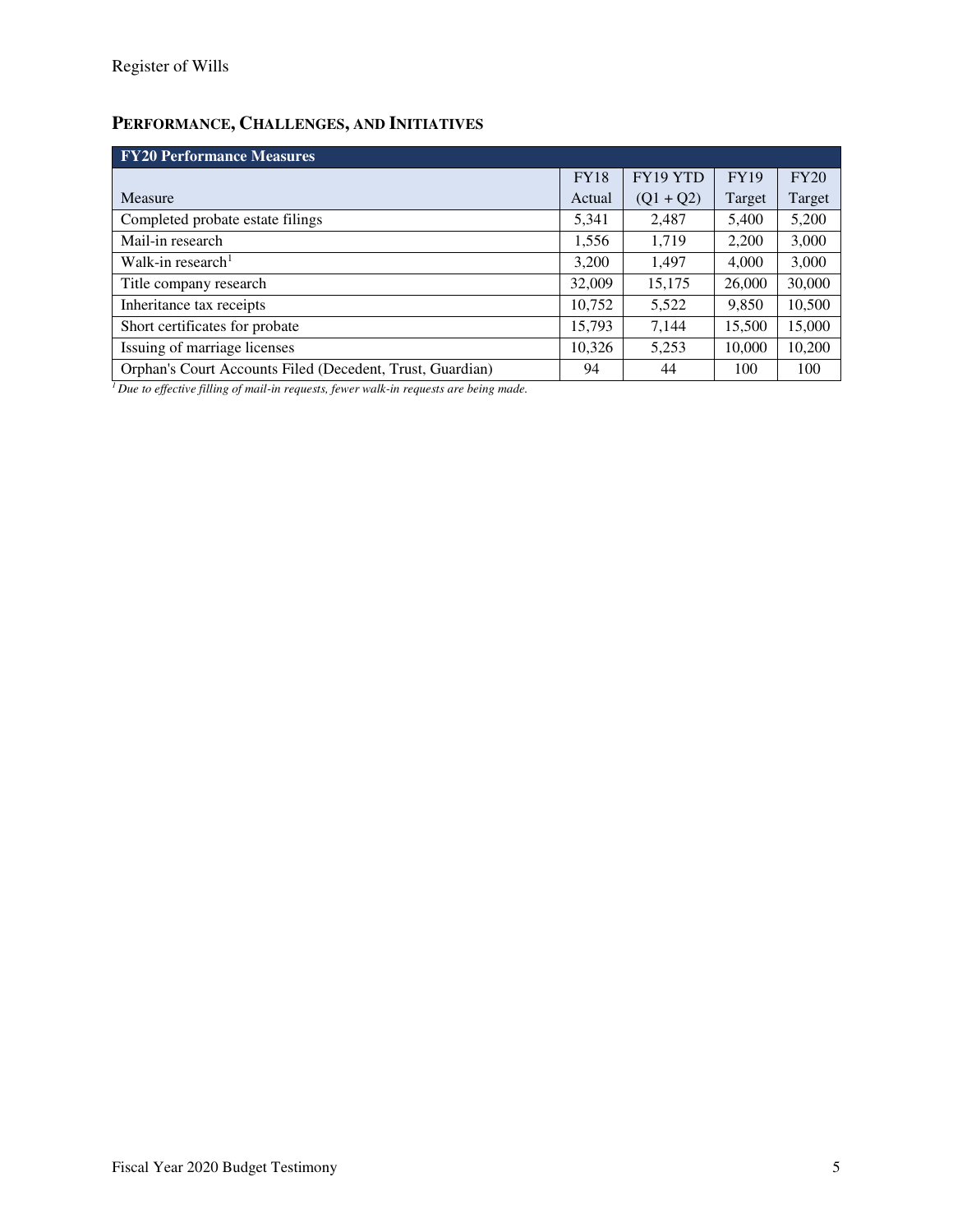Register of Wills

# **OTHER BUDGETARY IMPACTS**

### **Federal and State (Where Applicable)**

N/A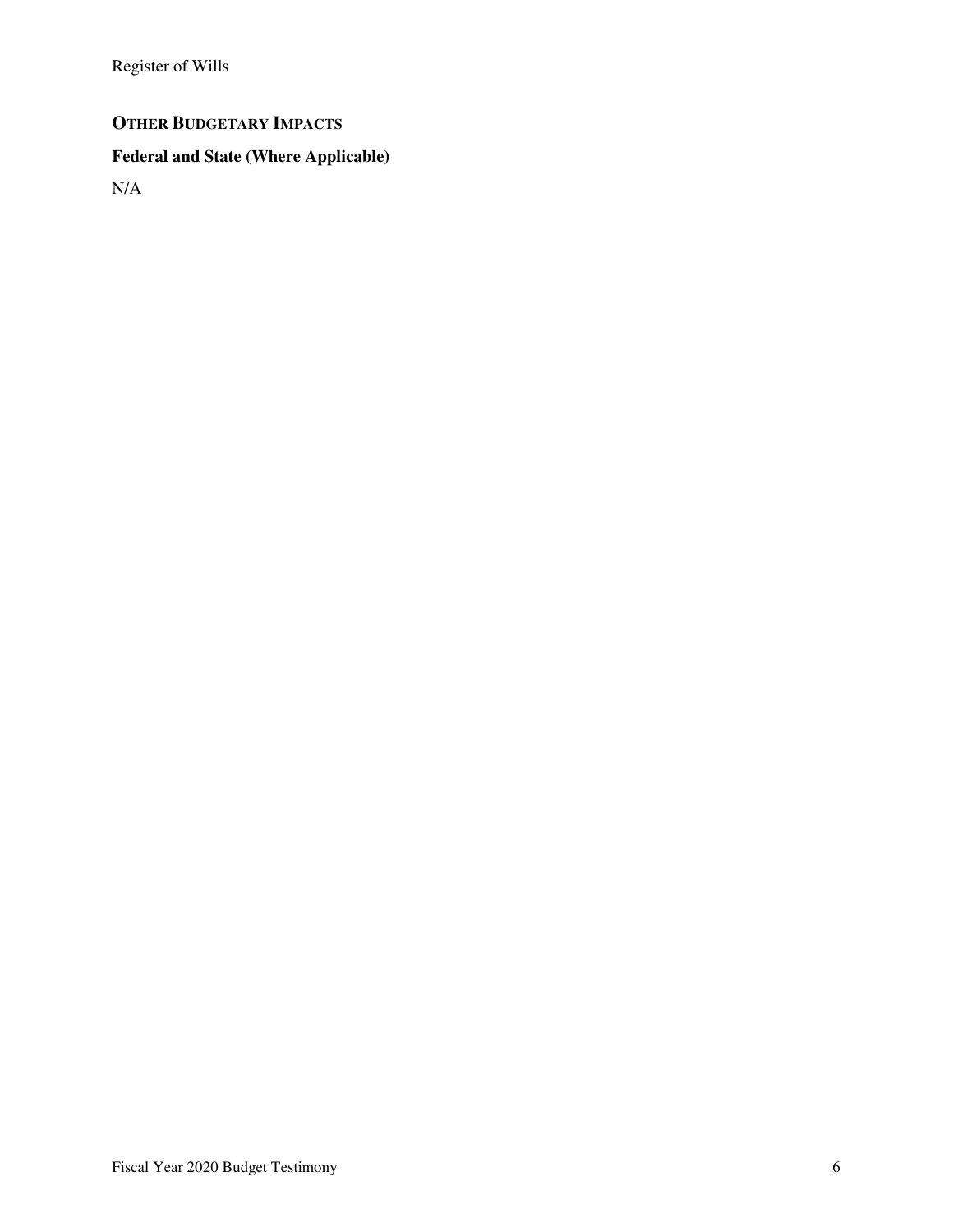### **CONTRACTING EXPERIENCE**

N/A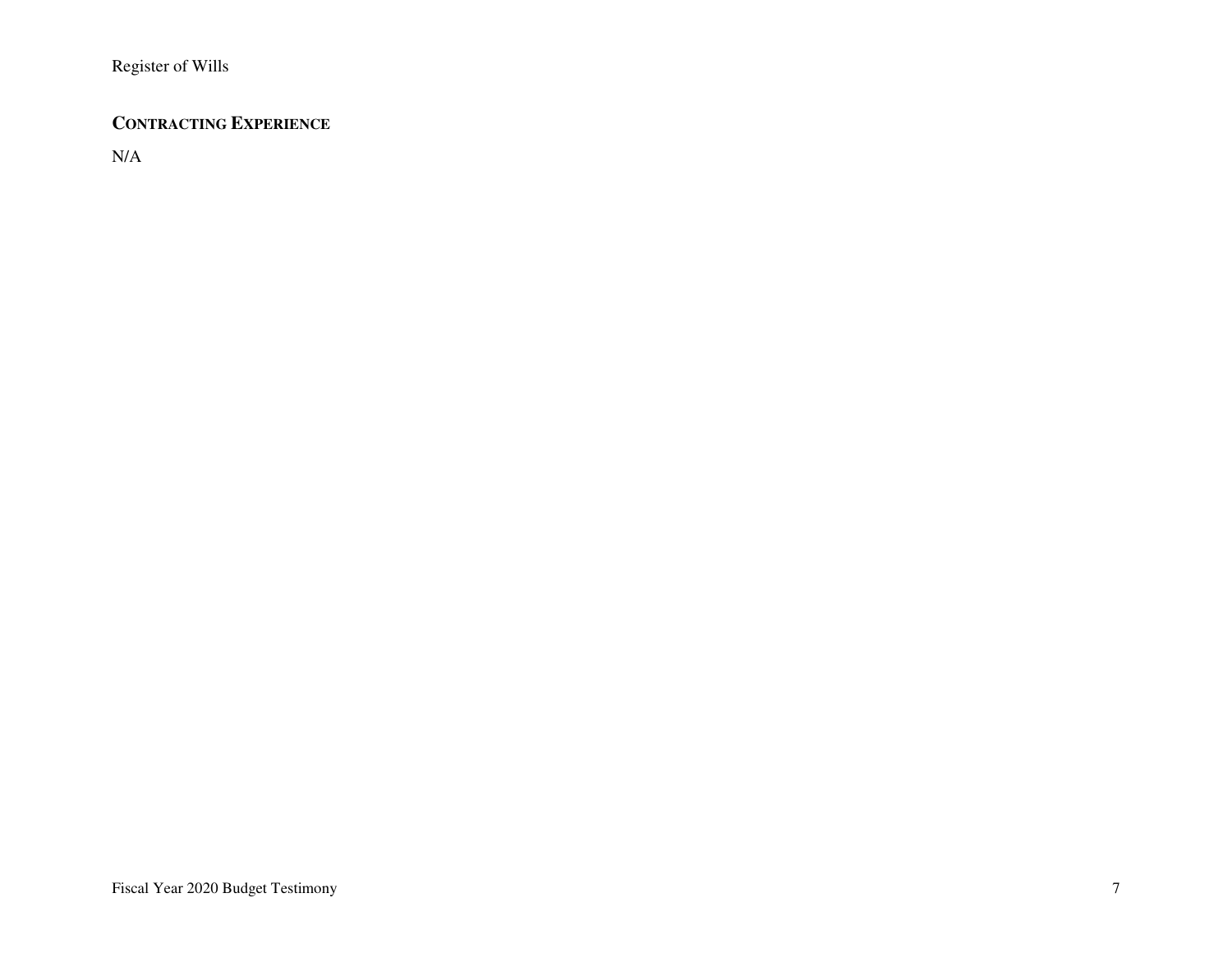## **EMPLOYEE DATA**

| <b>Staff Demographics (as of November 2018)</b> |                  |                  |                        |                |                  |  |
|-------------------------------------------------|------------------|------------------|------------------------|----------------|------------------|--|
| <b>Full-Time Staff</b>                          |                  |                  | <b>Executive Staff</b> |                |                  |  |
|                                                 | Male             | Female           |                        | Male           | Female           |  |
|                                                 | African-         | African-         |                        | African-       | African-         |  |
|                                                 | American         | American         |                        | American       | American         |  |
| Total                                           | 8                | 12               | Total                  | $\overline{c}$ | $\boldsymbol{0}$ |  |
| % of Total                                      | 11%              | 17%              | % of Total             | 22%            | $0\%$            |  |
| Average Salary                                  | \$52,541         | \$45,805         | Average Salary         | \$73,514       | N/A              |  |
| Median Salary                                   | \$49,549         | \$47,189         | <b>Median Salary</b>   | \$73,514       | N/A              |  |
|                                                 | White            | White            |                        | White          | White            |  |
| Total                                           | 26               | 17               | Total                  | 5              | 1                |  |
| % of Total                                      | 37%              | 24%              | % of Total             | 55%            | 11%              |  |
| Average Salary                                  | \$68,408         | \$49,988         | Average Salary         | \$99,180       | \$85,000         |  |
| Median Salary                                   | \$63,579         | \$45,672         | Median Salary          | \$93,150       | \$85,000         |  |
|                                                 | Hispanic         | Hispanic         |                        | Hispanic       | Hispanic         |  |
| Total                                           | 1                | 5                | Total                  | $\theta$       | 1                |  |
| % of Total                                      | $1\%$            | 7%               | % of Total             | $0\%$          | $11\%$           |  |
| Average Salary                                  | \$41,069         | \$53,001         | Average Salary         | N/A            | \$111,974        |  |
| Median Salary                                   | \$41,069         | \$40,377         | <b>Median Salary</b>   | N/A            | \$111,974        |  |
|                                                 | Asian            | Asian            | Asian                  |                | Asian            |  |
| Total                                           | $\mathbf{0}$     | $\boldsymbol{0}$ | Total                  | $\mathbf{0}$   | $\mathbf{0}$     |  |
| % of Total                                      | $0\%$            | $0\%$            | % of Total             | $0\%$          | $0\%$            |  |
| Average Salary                                  | N/A              | N/A              | Average Salary         | N/A            | N/A              |  |
| Median Salary                                   | N/A              | N/A              | <b>Median Salary</b>   | N/A            | N/A              |  |
|                                                 | Other            | Other            |                        | Other          | Other            |  |
| Total                                           | 1                | $\boldsymbol{0}$ | Total                  | $\theta$       | $\boldsymbol{0}$ |  |
| % of Total                                      | 1%               | $0\%$            | % of Total             | $0\%$          | $0\%$            |  |
| Average Salary                                  | \$51,626         | N/A              | Average Salary         | N/A            | N/A              |  |
| Median Salary                                   | \$51,626         | N/A              | Median Salary          | N/A            | N/A              |  |
|                                                 | <b>Bilingual</b> | Bilingual        |                        | Bilingual      | Bilingual        |  |
| Total                                           | 5                | 5                | Total                  | $\theta$       | 1                |  |
| % of Total                                      | 7%               | 7%               | % of Total             | $0\%$          | $11\%$           |  |
| Average Salary                                  | \$66,743         | \$53,001         | Average Salary         | \$0            | \$111,974        |  |
| Median Salary                                   | \$68,000         | \$40,377         | <b>Median Salary</b>   | \$0            | \$111,974        |  |
|                                                 | Male             | Female           |                        | Male           | Female           |  |
| Total                                           | 36               | 34               | Total                  | 7              | 2                |  |
| % of Total                                      | 51%              | 49%              | % of Total             | $78\%$         | 22%              |  |
| Average Salary                                  | \$63,656         | \$48,769         | Average Salary         | \$91,847       | \$98,500         |  |
| <b>Median Salary</b>                            | \$57,661         | \$45,378         | <b>Median Salary</b>   | \$85,026       | \$98,500         |  |